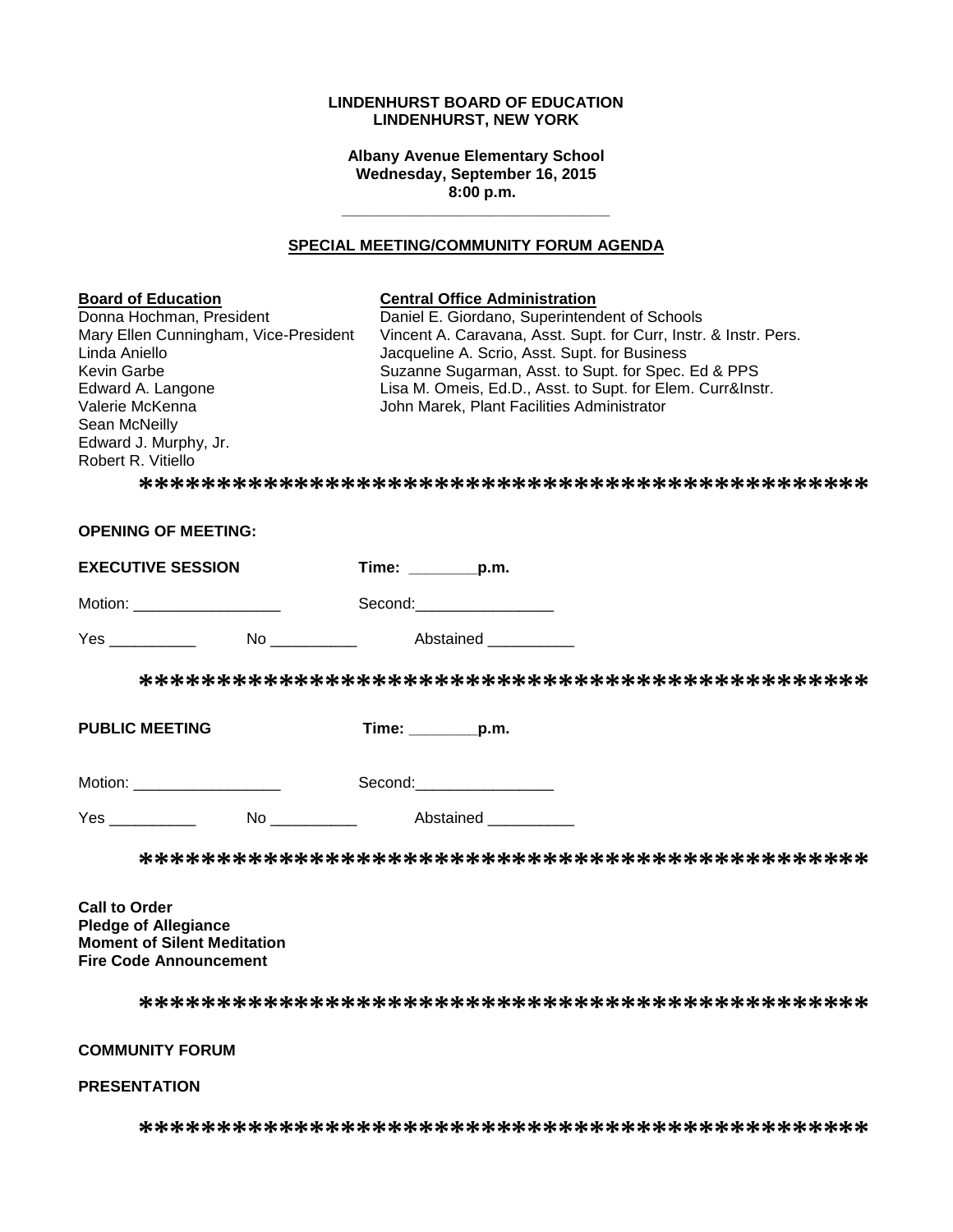| Special Meeting/Community Forum   |                                                          | Page 2                               | September 16, 2015    |
|-----------------------------------|----------------------------------------------------------|--------------------------------------|-----------------------|
| <b>RETURN TO SPECIAL MEETING:</b> |                                                          |                                      | $Time:$ $p.m.$        |
| Motion: ____________________      |                                                          | Second:___________________           |                       |
|                                   |                                                          |                                      | Abstained ___________ |
|                                   | Approval of Minutes - August 26, 2015 - Business Meeting | September 2, 2015 - Business Meeting |                       |
| Motion: ____________________      |                                                          | Second:___________________           |                       |
|                                   | No _____________                                         | Abstained                            |                       |

**\*\*\*\*\*\*\*\*\*\*\*\*\*\*\*\*\*\*\*\*\*\*\*\*\*\*\*\*\*\*\*\*\*\*\*\*\*\*\*\*\*\*\*\*\*\*\***

## **BOARD OF EDUCATION'S REPORT TO THE COMMUNITY:**

## **SUPERINTENDENT'S REPORT TO THE COMMUNITY:**

**\*\*\*\*\*\*\*\*\*\*\*\*\*\*\*\*\*\*\*\*\*\*\*\*\*\*\*\*\*\*\*\*\*\*\*\*\*\*\*\*\*\*\*\*\*\*\***

## **AGENDA QUESTIONS FROM THE BOARD OF EDUCATION:**

**\*\*\*\*\*\*\*\*\*\*\*\*\*\*\*\*\*\*\*\*\*\*\*\*\*\*\*\*\*\*\*\*\*\*\*\*\*\*\*\*\*\*\*\*\*\*\***

## **INDIVIDUALS AND DELEGATIONS:**

**\*\*\*\*\*\*\*\*\*\*\*\*\*\*\*\*\*\*\*\*\*\*\*\*\*\*\*\*\*\*\*\*\*\*\*\*\*\*\*\*\*\*\*\*\*\*\***

## **TRUSTEE'S REQUEST:**

## **#1. Appointment of Voting Delegate/Alternate to the NYSSBA Annual Convention on October 18-20, 2015**

**Resolution:** RESOLVED that the Board of Education appoint the state of the voting to act as the voting delegate and \_\_\_\_\_\_\_\_\_\_\_\_\_\_\_\_\_\_\_\_\_\_\_\_\_\_\_\_\_ to be the alternate to represent the Lindenhurst School District at the New York State School Boards Association's Convention in New York City on October 18-20, 2015.

| Motion: | Second: |
|---------|---------|
|---------|---------|

Yes \_\_\_\_\_\_\_\_\_\_ No \_\_\_\_\_\_\_\_\_\_ Abstained \_\_\_\_\_\_\_\_\_\_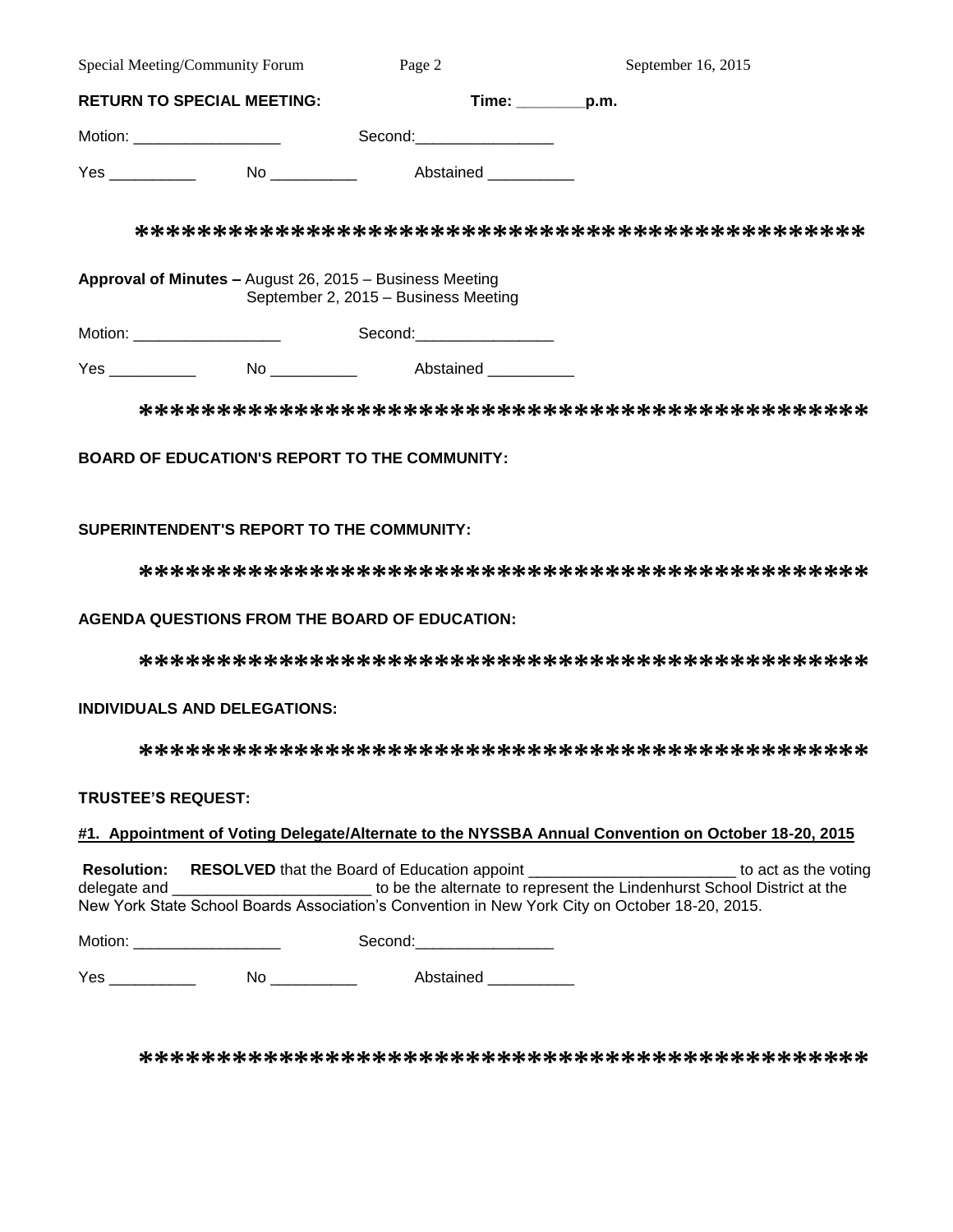### **SUPERINTENDENT'S RECOMMENDATIONS:**

### **#1. Field Trips**

**Resolution: RESOLVED** that the Board of Education approves the following field trips**:**

| <b>Senior High School</b> |                      |                                                                                                                                                                                                                                             |  |  |  |
|---------------------------|----------------------|---------------------------------------------------------------------------------------------------------------------------------------------------------------------------------------------------------------------------------------------|--|--|--|
| Thursday                  | October 15, 2015     | Approximately 39 11 <sup>th</sup> & 12 <sup>th</sup> grade PE students will take<br>a 5 mile canoe trip on the Nissequogue River. This trip<br>is related to the course's Outdoor Education Unit.<br>Transportation will be via school bus. |  |  |  |
| Saturday-Tuesday          | November 21-24, 2015 | Approximately 15 Student Council members will travel to<br>Niagara Falls to take part in the Annual CLSA State<br>Conference. Transportation will be via bus.                                                                               |  |  |  |

## **LEFT for Juniors**

.

Fourth Grade Students from the following elementary school will travel to Sailor's Haven, Fire Island. Transportation will be via bus and ferry.

| Wednesday               | September 30, 2015 | Albany Avenue Elementary School (55 students)<br>Daniel Street Elementary School (77 students)<br>West Gates Avenue Elementary School (62 students) |
|-------------------------|--------------------|-----------------------------------------------------------------------------------------------------------------------------------------------------|
| Friday                  | October 2, 2015    | Alleghany Avenue Elementary School (61 students)<br>Harding Avenue Elementary School (70 students)<br>William Rall Elementary School (100 students) |
| Motion: _______________ |                    | Second: Second:                                                                                                                                     |
| Yes                     | No.                | Abstained                                                                                                                                           |

**\*\*\*\*\*\*\*\*\*\*\*\*\*\*\*\*\*\*\*\*\*\*\*\*\*\*\*\*\*\*\*\*\*\*\*\*\*\*\*\*\*\*\*\*\*\*\***

### **#2. School Food Authority (SFA) – Whitsons School Nutrition Corp. Extension**

**Resolution: RESOLVED** that the Board of Education, upon the recommendation of the Superintendent, authorizes the Board President to enter into a one-year extension with Whitsons School Nutrition Corporation for the School Breakfast and Lunch Program for the 2015-2016 school year as per the FSMC/SFA Contract.

| Motion: | Second: |
|---------|---------|
|         |         |

Yes \_\_\_\_\_\_\_\_\_\_\_\_\_ No \_\_\_\_\_\_\_\_\_\_\_ Abstained \_\_\_\_\_\_\_\_\_\_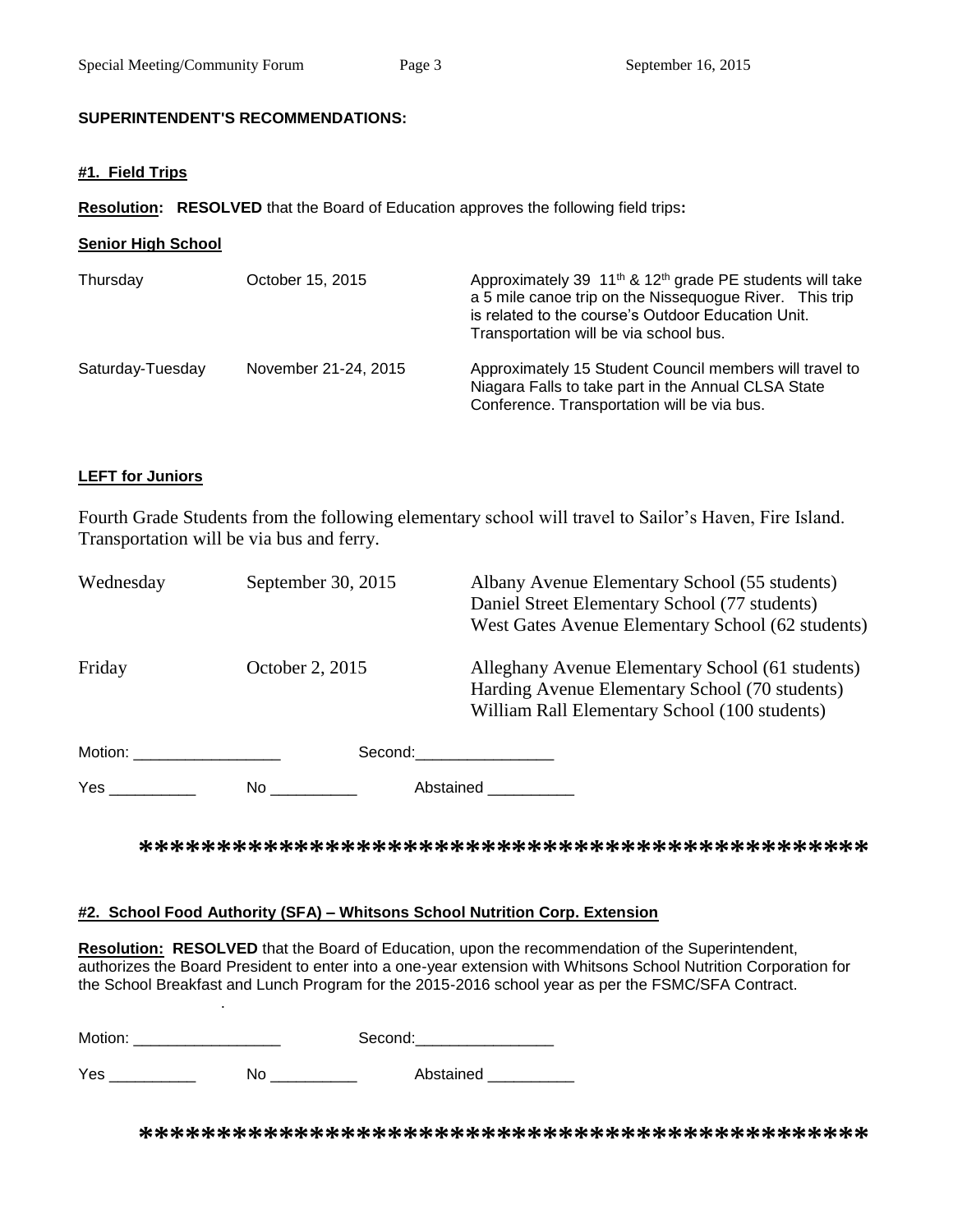## **#3. SEQRA Capital Improvement Program – SHS Toilet Reconstruction & Locker Replacement**

**Resolution:** The following resolution is offered:

### **2015/2016 CAPITAL IMPROVEMENT PROGRAM**

State Environment Quality Review Notice of Determination of Non-Significance

WHEREAS, the Board of Education of the **LINDENHURST UFSD** is the lead agency under the State Environmental Quality Review Process for the purpose of required determinations respecting the proposed Capital Improvement Projects as follows:

#### **TOILET RECONSTRUCTION & LOCKER REPLACEMENT LINDENHURST HIGH SCHOOL SED #58-01-04-03-0-009-037**

WHEREAS, in 1995, amendments were made to the SEQRA Regulation (Part 617) to classify projects, which will be excluded from the requirements for the preparation of an Environmental Impact Statement (Type II Actions). The projects mentioned above are now classified as Type II Actions as determined by 6NYCRR§617.5 and

WHEREAS, these projects fall under the following categories:

- A. Routine Maintenance and Repair 6NYCRR§617.5 (c)(1): Maintenance or repair involving no substantial change in an existing facility.
- B. Replace or Rehabilitation 6NYCRR§617.5 (c)(2): replacement or rehabilitation or reconstruction of a structure or facility, in kind, on the same site, unless the work exceeds a threshold for a Type I action in 6NYCRR§617.4.
- C. 6NYCRR§617.5(c)(8); Routine activities of educational institutions, including expansion of existing facilities by less than 10,000 square feet of gross floor area and school closings, but not changes in use related to such closings.

THEREFORE, as the lead agency for the SEQRA determination, all the above referenced projects fall under Categories "A" or "B" above. The procedure for Type II Actions, with regard to the SEQRA Process for Capital Projects noted above is "No Additional Required Action under 6NYCRR§617.5(a)".

Motion: \_\_\_\_\_\_\_\_\_\_\_\_\_\_\_\_\_ Second:\_\_\_\_\_\_\_\_\_\_\_\_\_\_\_\_

Yes \_\_\_\_\_\_\_\_\_\_\_\_\_ No \_\_\_\_\_\_\_\_\_\_\_ Abstained \_\_\_\_\_\_\_\_\_\_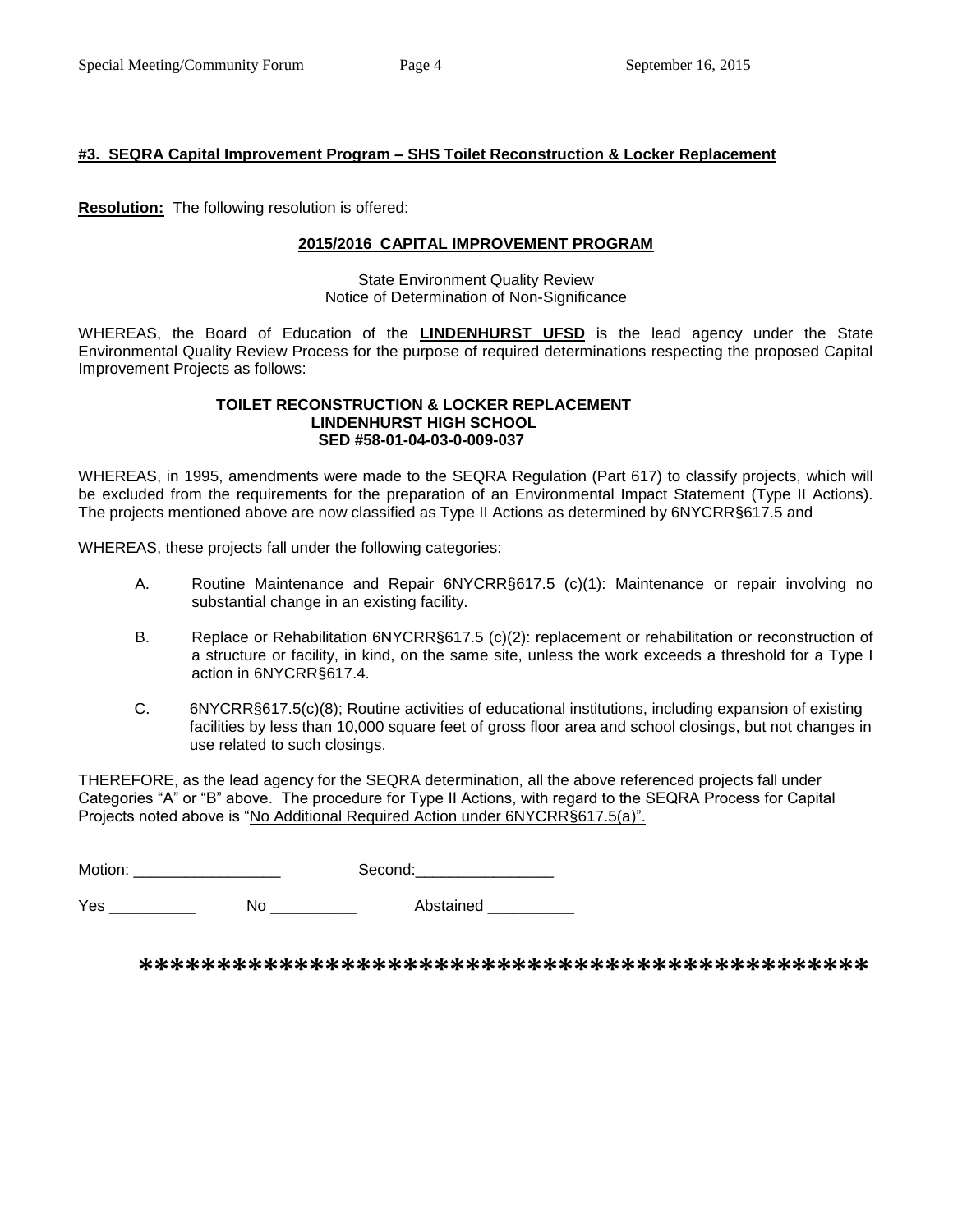.

.

### **#4. Dr. Gerardi – Amended School Physician's Agreement to include Hepatitis B Vaccinations**

**Resolution: RESOLVED** that the Board of Education, upon the recommendation of the Superintendent, authorizes the Board President to enter into an amended agreement with Dr. Eugene Gerardi for the 2015-2016 school year as per the agreement.

Motion: \_\_\_\_\_\_\_\_\_\_\_\_\_\_\_\_\_ Second:\_\_\_\_\_\_\_\_\_\_\_\_\_\_\_\_

Yes \_\_\_\_\_\_\_\_\_\_\_\_ No \_\_\_\_\_\_\_\_\_ Abstained \_\_\_\_\_\_\_\_

**\*\*\*\*\*\*\*\*\*\*\*\*\*\*\*\*\*\*\*\*\*\*\*\*\*\*\*\*\*\*\*\*\*\*\*\*\*\*\*\*\*\*\*\*\*\*\***

### **#5. Bower Lease for Superkids Daycare**

**Resolution: RESOLVED** that the Board of Education, upon the recommendation of the Superintendent, authorizes the Board President to enter into a lease agreement, between the Board of Education, Lindenhurst Union Free School District, as landlord, and Superkids Christian Daycare, Inc., as tenant, at the E.W. Bower Building, as per the agreement.

| Motion: | Second. |
|---------|---------|
|---------|---------|

Yes \_\_\_\_\_\_\_\_\_\_\_\_ No \_\_\_\_\_\_\_\_\_\_ Abstained \_\_\_\_\_\_\_\_\_\_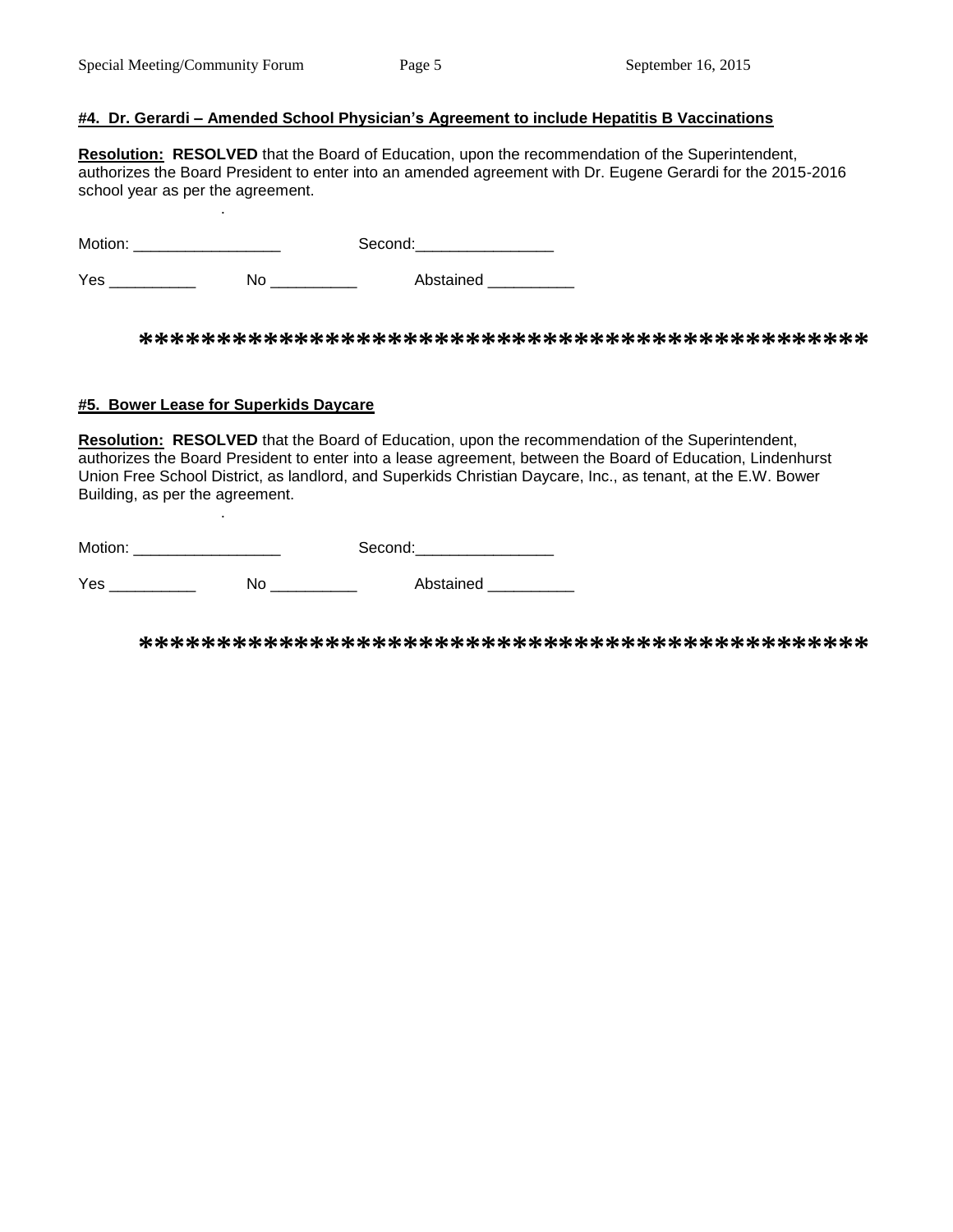|  |  | Special Meeting/Community Forum |  |
|--|--|---------------------------------|--|
|--|--|---------------------------------|--|

### **SCHEDULES**

**Resolution: RESOLVED** that the Board of Education approves the following Schedules:

Motion: \_\_\_\_\_\_\_\_\_\_\_\_\_\_\_\_\_ Second:\_\_\_\_\_\_\_\_\_\_\_\_\_\_\_\_

Yes \_\_\_\_\_\_\_\_\_\_\_\_ No \_\_\_\_\_\_\_\_\_\_ Abstained \_\_\_\_\_\_\_\_\_

### **Schedule A-1 No. 2 Personnel, Instructional Appointments – Resignations & Terminations** Accept the resignation of:

| Name                     | <b>Position</b>                 | Date              | Reason      |
|--------------------------|---------------------------------|-------------------|-------------|
| 1. Kristy Matchett-Evans | Spanish Club Advisor            | August 28, 2015   | Resignation |
| 2. Richard Weeks         | German Club Advisor             | September 9, 2015 | Resignation |
| 3. Jessica Rogovitz      | <b>Advertising Club Advisor</b> | September 9, 2015 | Resignation |

## **Schedule A-3 No. 21 Personnel, Instructional Appointments**

Approve the appointment of:

| Name                        | Subject                            | <b>Salary</b> |
|-----------------------------|------------------------------------|---------------|
|                             | ALC/15:2 SPECIAL EDUCATION PROGRAM |               |
| 1. Duncovich<br>Justine     | Substitute - all subjects          | \$71.47/hr.   |
| 2. Fatscher<br>Michael      | Substitute - all subjects          | \$71.47/hr.   |
| 3. DiTomasso<br>Michael     | Substitute - all subjects          | \$71.47/hr.   |
| 4. Dowd<br>Patricia         | Substitute - all subjects          | \$71.47/hr.   |
| 5. Hughes<br>Dina           | Substitute - all subjects          | \$71.47/hr.   |
| 6. Sanfratello<br>Christine | Substitute - all subjects          | \$71.47/hr.   |
| 7. Mattera<br>Cecelia       | Substitute - all subjects          | \$71.47/hr.   |
| 8. Landers<br>Louis         | Substitute - all subjects          | \$71.47/hr.   |
| 9. Ward<br>Mathew           | Substitute - all subjects          | \$71.47/hr.   |
| 10. Walsh<br>Christina      | Substitute - all subjects          | \$71.47/hr.   |
| 11. Strand<br>Virginia      | Substitute - all subjects          | \$71.47/hr.   |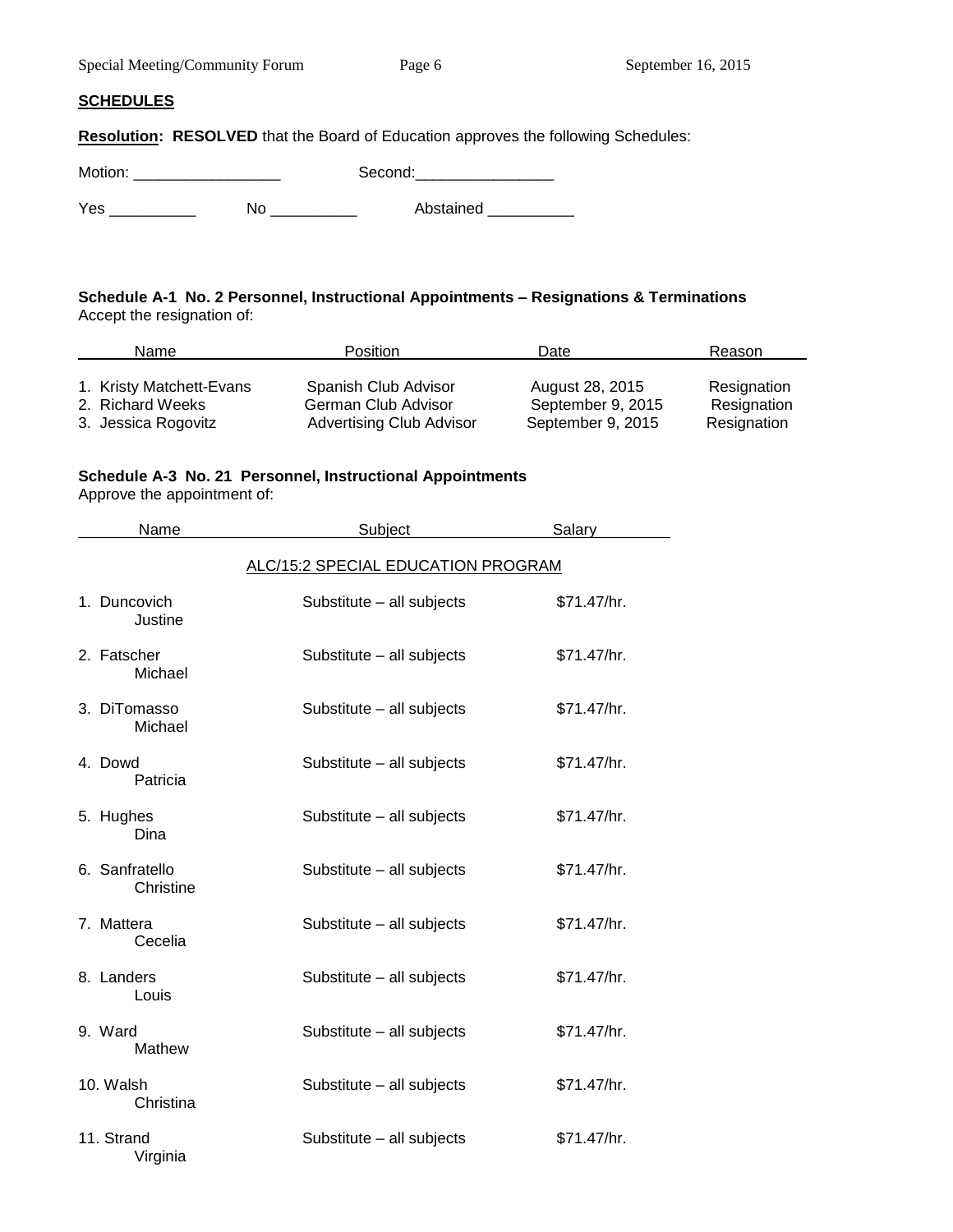| Special Meeting/Community Forum | Page 7                                                                                                | September 16, 2015 |
|---------------------------------|-------------------------------------------------------------------------------------------------------|--------------------|
| 12. Gerold<br>Karen             | Substitute - all subjects                                                                             | \$71.47/hr.        |
| 13. Pardo<br>Susan              | Substitute – all subjects                                                                             | \$71.47/hr.        |
| 14. Levings<br>Lisa             | Resource teacher for 15:2<br>1 day per week - 2 hours                                                 | \$71.47/hr.        |
|                                 | Substitute - all subjects                                                                             | \$71.47/hr.        |
|                                 | OWL TEACHER CENTER - FALL 2015 PROGRAM                                                                |                    |
| 15.                             | <b>Instructor: Parent University</b><br>Math Night<br>Grade 4 workshop<br>Preparation and instruction | \$200.00           |
| 16.                             | <b>Instructor: Parent University</b><br>Kindergarten workshop<br>Preparation and instruction          | \$200.00           |

(This has been revised. The teacher was approved on August 5, 2015, Schedule A-3, No. 6 for \$100.00 to coteach. She now is teaching alone.)

### **Schedule A-3 No. 22 Personnel, Instructional Appointments**

Approve the appointment of:

| Name                                      | Subject<br>And<br>Tenure<br>Area    | Salary              | Date of<br>Appoint-<br>ment | Expiration<br>Date of<br>Probation-<br>ary Period | Certif.<br><b>Status</b> |
|-------------------------------------------|-------------------------------------|---------------------|-----------------------------|---------------------------------------------------|--------------------------|
| 1. Andruszkiewicz<br><b>John</b>          | Supervision<br>of Practical<br>Arts | \$6,000.<br>Stipend | 2015-2016<br>School Year    |                                                   | SBL/<br><b>SDL</b>       |
| *2. Larson<br><b>Christie Senior High</b> | ENL<br>$MA-1$                       | \$54,587.           | 09/10/15                    | 09/10/19                                          | Prof.                    |

(Ms. Larson is going from .6 to 1.0 due to new entrant's ENL classification.)

\*In order to be eligible for tenure, an individual receiving a probationary appointment as a classroom teacher or building principal must receive annual composite or overall APPR

ratings of H or E in at least three of the four preceding years, and if the individual receives a rating of I in the final year of the probationary period, he or she will not be eligible for tenure at that time.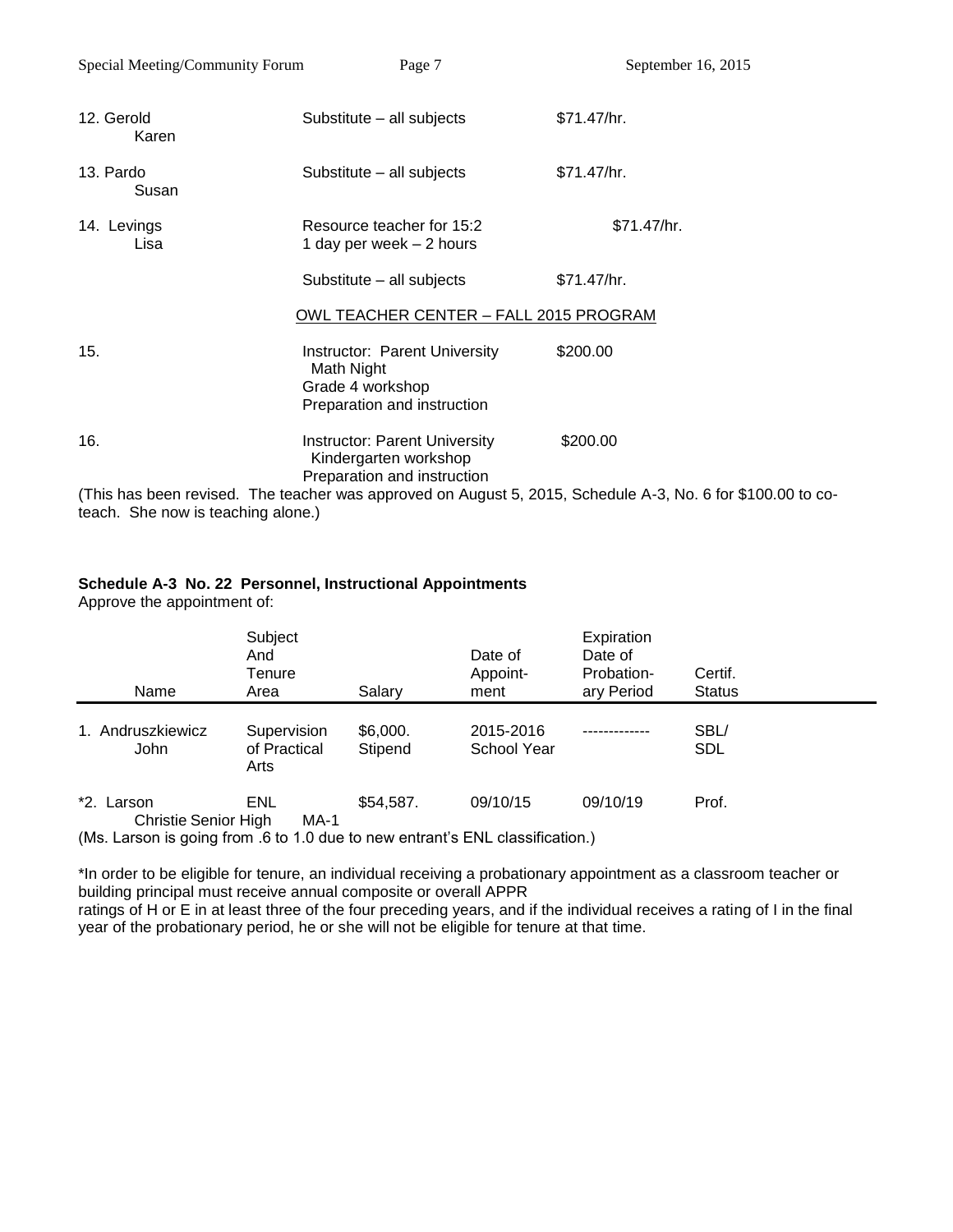| <b>GROUP</b> | <b>ACTIVITY</b>                                           | <b>SPONSOR</b> | SALARY   |
|--------------|-----------------------------------------------------------|----------------|----------|
| Schedule C:  |                                                           |                |          |
| Group B      | 1. Robotics<br>(SHS - To Be Appointed)                    | J. Slokovitz   | 2,266.00 |
|              | 2. The Recruit                                            | N. Lombardo    | 755.34   |
|              | (shared stipend)                                          | P. Vavalle     | 755.33   |
|              | (shared stipend)<br>(Replacing Renaissance Club)          | J. Rogovitz    | 755.33   |
|              | 3. Tri-M                                                  | K. Lombardo    | 2,266.00 |
|              | (Replacing School Band Camp Advisor)                      |                |          |
| Group C      | 4. International Club<br>(SHS - To Be Appointed)          | R. Weeks       | 1,943.00 |
|              | 5. Debate Club<br>(Replacing Mock Trial)                  | P. Dowd        | 1,943.00 |
| Group D      | 6. Fishing Club<br>(Replacing Computer Club)              | M. McGuire     | 1,436.00 |
|              | 7. Robotics Asst.<br>(Replacing Math Team)                | J. Jacobs      | 1,436.00 |
|              | 8. Yearbook Asst. (shared stipend)                        | C. Larson      | 718.00*  |
| Group E      | 9. Flight Club                                            | S. Berry       | 420.50   |
|              | (shared stipend)<br>(Replacing ALC Student Government)    | G. Greco       | 420.50   |
|              | 10. Fencing Club<br>(Replacing Art Club)                  | P. DiGiulio    | 841.00   |
|              | 11. Book Club<br>(Replacing French Club)                  | T. Mottl       | 841.00   |
| Group E      | 12. Culinary Club                                         | H. Reismiller  | 420.50   |
|              | (shared stipend)<br>(Replacing Spanish Club)              | J. Ketcham     | 420.50   |
|              | 13. History<br>(SHS - To Be Appointed)                    | R. Finder      | 841.00   |
|              | 14. L.E.F.T.<br>(Replacing German Club)                   | M. Polochak    | 841.00   |
|              | 15. Model UN Club<br>(Replacing Advertising Club)         | C. Larson      | 841.00   |
|              | 16. Gay-Straight Alliance Club<br>(SHS - To Be Appointed) | J. Ehrhardt    | 841.00   |
|              | 17. Art Display                                           | K. Aurigemma   | 841.00** |

## **Schedule A-3 No. 23 Personnel, Instructional Appointments – Extra Curricular Activities – SHS** Approve the appointment of:

\*Taking over for Diane Amiruddin who is no longer with the district.

\*\*Taking over for Richard Finder who has resigned.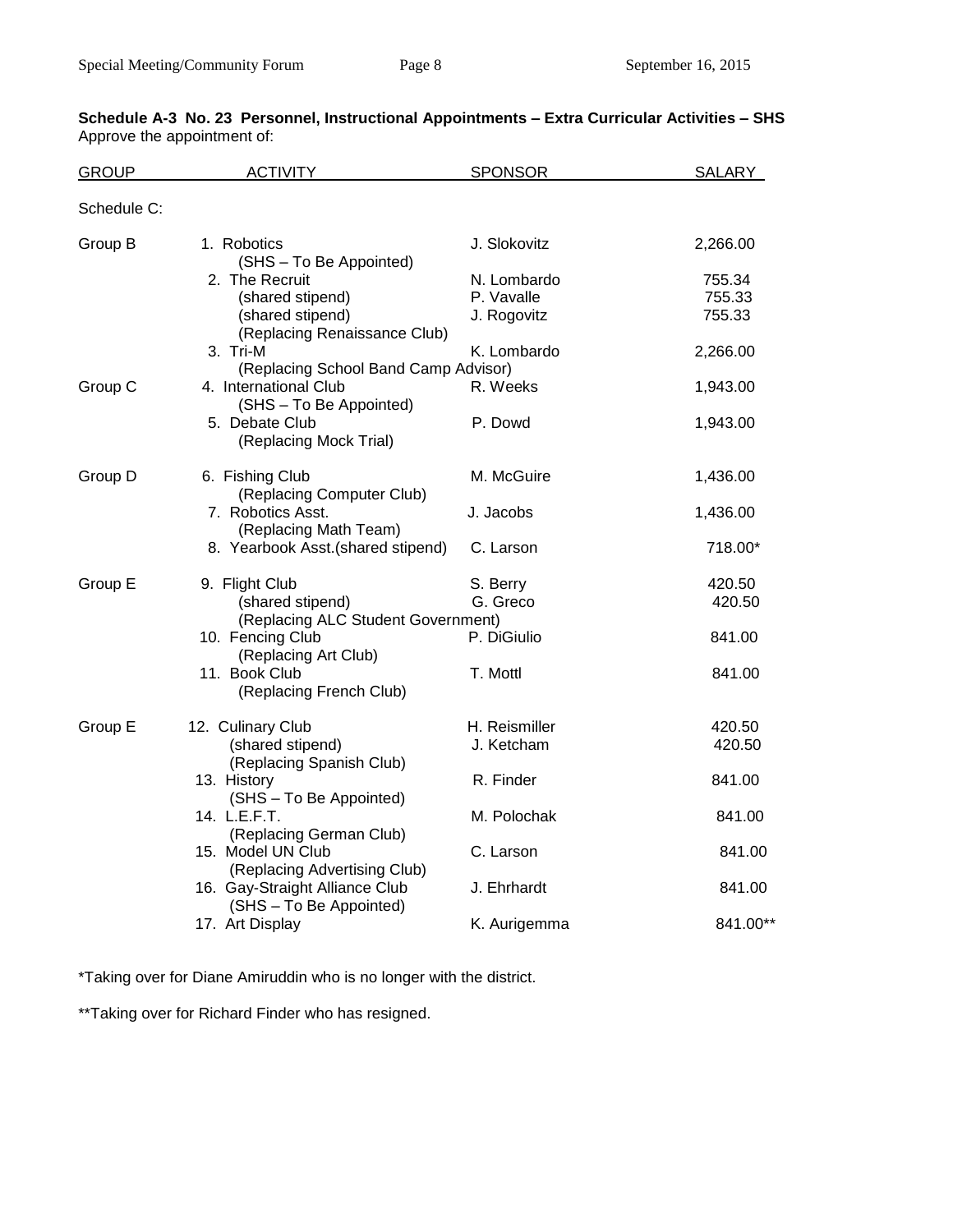#### **Schedule A-3 No. 24 Personnel, Instructional Appointments – Extra Curricular Activities – MS** Approve the appointment of:

| <b>GROUP</b> | <b>ACTIVITY</b>  | <b>SPONSOR</b> | <b>SALARY</b> |
|--------------|------------------|----------------|---------------|
| Schedule C:  |                  |                |               |
| Group E      | 1. Outdoors Club | C. Hughes      | \$841.00      |

### **Schedule A-3 No. 25 Personnel, Instructional Appointments – Extra Curricular Activities – Elementary** Approve the appointment of:

| <b>GROUP</b>                                    | <b>ACTIVITY</b>     | <b>SPONSOR</b>         | <b>SALARY</b> |  |  |  |  |
|-------------------------------------------------|---------------------|------------------------|---------------|--|--|--|--|
| Schedule C:                                     |                     |                        |               |  |  |  |  |
| Group E                                         |                     |                        |               |  |  |  |  |
| Daniel                                          | 1. Elizabeth Slater | <b>Student Council</b> | \$841.00*     |  |  |  |  |
| *Taking over for Deanna Maler who has resigned. |                     |                        |               |  |  |  |  |

## **Schedule AS-1 No. 1 Substitute Personnel, Instructional – Resignations & Terminations** Approves the following resignations/terminations:

| <b>NAME</b>             | <b>SUBJECT</b>                                                                                                                | DATE    | <b>REASON</b> |
|-------------------------|-------------------------------------------------------------------------------------------------------------------------------|---------|---------------|
| l. Ratchford<br>Kristen | <b>Consultant Support Staff</b><br><b>Daniel Street</b><br>(Ms. Ratchford was appointed at the August 6, 2015 Board Meeting.) | 9/1/15  | Personal      |
| 2. Aigbekaen<br>Patrick | <b>Consultant Support Staff</b><br>Albany Avenue<br>(Mr. Aigbekaen was appointed at the August 6, 2015 Board Meeting.)        | 9/1/15  | Personal      |
| 3. Baird<br>Lindsey     | <b>Permanent Substitute</b><br>Middle School<br>(Ms. Baird was appointed at the August 6, 2015 Board Meeting.)                | 8/31/15 | Personal      |
| 4. Ryan<br>David        | <b>Permanent Substitute</b><br>Senior High School<br>(Mr. Ryan was appointed at the August 27, 2015 Board Meeting.)           | 8/31/15 | Personal      |
| 5. Bodt<br>Matthew      | <b>Permanent Substitute</b><br>Middle School<br>(Mr. Bodt was appointed at the August 6, 2015 Board Meeting.)                 | 9/1/15  | Personal      |
| 6. Peck<br>Meghan       | <b>Consultant Support Staff</b><br>Senior High School<br>(Ms. Peck was appointed at the August 6, 2015 Board Meeting.)        | 8/19/15 | Personal      |
| 7. Amiruddin<br>Diane   | <b>Permanent Substitute</b><br>Senior High School<br>(Ms. Amiruddin was appointed at the August 6, 2015 Board Meeting.)       | 8/25/15 | Personal      |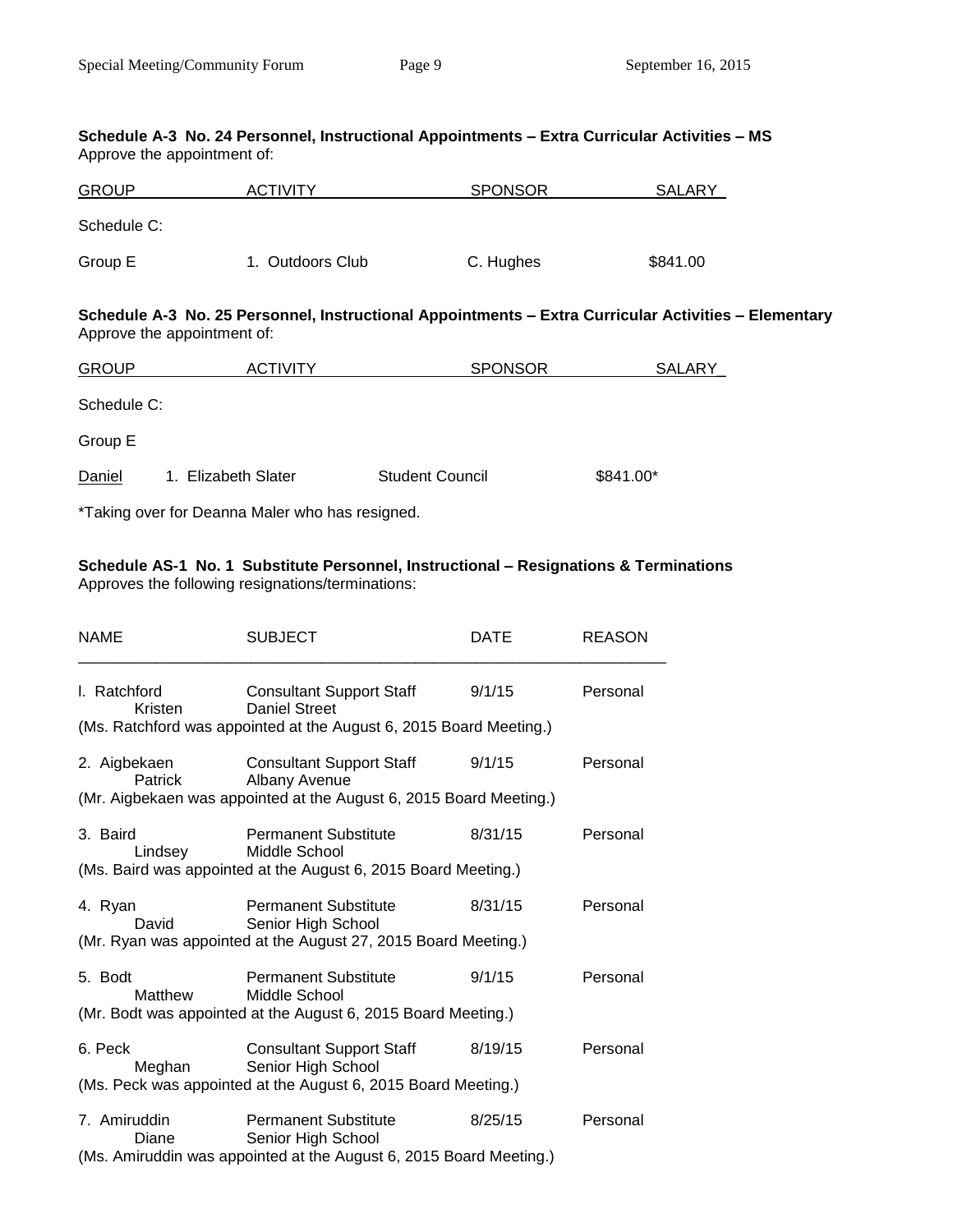| 8. Murray               | <b>Permanent Substitute</b>                                       | 9/1/15  | Personal |
|-------------------------|-------------------------------------------------------------------|---------|----------|
| Caitlin                 | West Gates Avenue                                                 |         |          |
|                         | (Ms. Murray was appointed at the August 6, 2015 Board Meeting.)   |         |          |
| 9. Ray<br>Tvler         | <b>Permanent Substitute</b><br>Senior High School                 | 9/4/15  | Personal |
|                         | (Mr. Ray was appointed at the September 2, 2015 Board Meeting.)   |         |          |
| 8. Lorentz<br>Krisztina | .8 Permanent Substitute<br>Senior High School                     | 9/21/15 | Personal |
|                         | (Ms. Lorentz was appointed at the August 26, 2015 Board Meeting.) |         |          |
|                         |                                                                   |         |          |

## **Schedule AS-3 No. 5 Substitute Personnel Appointments**

Approve the appointment of:

| <b>NAMI</b> | ADDI<br>MENT | <b>DEDIAD</b> |       |
|-------------|--------------|---------------|-------|
|             |              |               | _____ |

The following name(s) are Permanent Substitute Teachers that are employed for the purpose of coverage of class. These substitutes fill the first absence of the day in the building to which they are assigned. If there are no absences in the assigned building, they are sent to another building that may need coverage. In the event of no absences, the principal will then assign duties to these substitutes. The following Consultant Support Staff Teachers will work with Special Education students.

| 1. Randazzo<br>Beth Ann                                                                   | <b>Permanent Substitute</b><br>Senior High School | 9/16/15 until<br>Ms. Truglio<br>returns | \$115 per<br>diem |  |
|-------------------------------------------------------------------------------------------|---------------------------------------------------|-----------------------------------------|-------------------|--|
| (Ms. Randazzo will be filling in for Rose Truglio, who is taking a family medical leave.) |                                                   |                                         |                   |  |

| 2. DeGregorio | <b>Consultant Support Staff</b>                                                                                                                                                                                                                                                                  | 9/17/15 thru | \$120 per |  |
|---------------|--------------------------------------------------------------------------------------------------------------------------------------------------------------------------------------------------------------------------------------------------------------------------------------------------|--------------|-----------|--|
| Dorina        | Daniel Street                                                                                                                                                                                                                                                                                    | 6/24/16      | diem      |  |
|               | $\mathbf{A}$ and $\mathbf{A}$ and $\mathbf{A}$ and $\mathbf{A}$ and $\mathbf{A}$ and $\mathbf{A}$ and $\mathbf{A}$ and $\mathbf{A}$ and $\mathbf{A}$ and $\mathbf{A}$ and $\mathbf{A}$ and $\mathbf{A}$ and $\mathbf{A}$ and $\mathbf{A}$ and $\mathbf{A}$ and $\mathbf{A}$ and $\mathbf{A}$ and |              |           |  |

(Ms. DeGregorio was appointed as a Permanent Substitute at the August 5, 2015 Board Meeting and will be replacing Kristen Ratchford, who resigned the position.)

| 3. Rocco                  | <b>Consultant Support Staff</b> | 9/17/15 thru | \$120 per                                                                                              |
|---------------------------|---------------------------------|--------------|--------------------------------------------------------------------------------------------------------|
| Michelle                  | Alleghany Avenue                | 6/24/16      | diem                                                                                                   |
|                           |                                 |              | (Ms. Rocco was appointed as a Permanent Substitute at the September 2, 2015 Board Meeting and is being |
| moved to a CSS position.) |                                 |              |                                                                                                        |

| 4. Mills. IV | <b>Permanent Substitute</b>                                                         | 9/17/15 thru | \$115 per |
|--------------|-------------------------------------------------------------------------------------|--------------|-----------|
| Randolph     | Albany Avenue                                                                       | 6/24/16      | diem      |
|              | (Mr. Mills was appointed as a Per Diem Sub at the September 2, 2015 Board Meeting.) |              |           |

| 5. Clark       | <b>Consultant Support Staff</b> | 9/17/15 thru | \$120 per                                                                                                     |
|----------------|---------------------------------|--------------|---------------------------------------------------------------------------------------------------------------|
| <b>Nicole</b>  | Alleghany Avenue                | 6/24/16      | diem                                                                                                          |
|                |                                 |              | (Ms. Clark was approved as a Permanent Substitute at the August 5, 2015 Board Meeting and is being moved to a |
| CSS position.) |                                 |              |                                                                                                               |

| 6. Passariello | <b>Permanent Substitute</b>     | 9/17/15 thru | \$115 per |
|----------------|---------------------------------|--------------|-----------|
| Michelle       | <b>West Gates Avenue</b>        | 6/24/16      | diem      |
| 7. Koerner     | <b>Consultant Support Staff</b> | 9/17/15 thru | \$120 per |
| Karissa        | Middle School                   | 6/24/16      | diem      |
| 8. Comins      | <b>Consultant Support Staff</b> | 9/17/15 thru | \$120 per |
| Jennifer       | Senior High School              | 6/24/16      | diem      |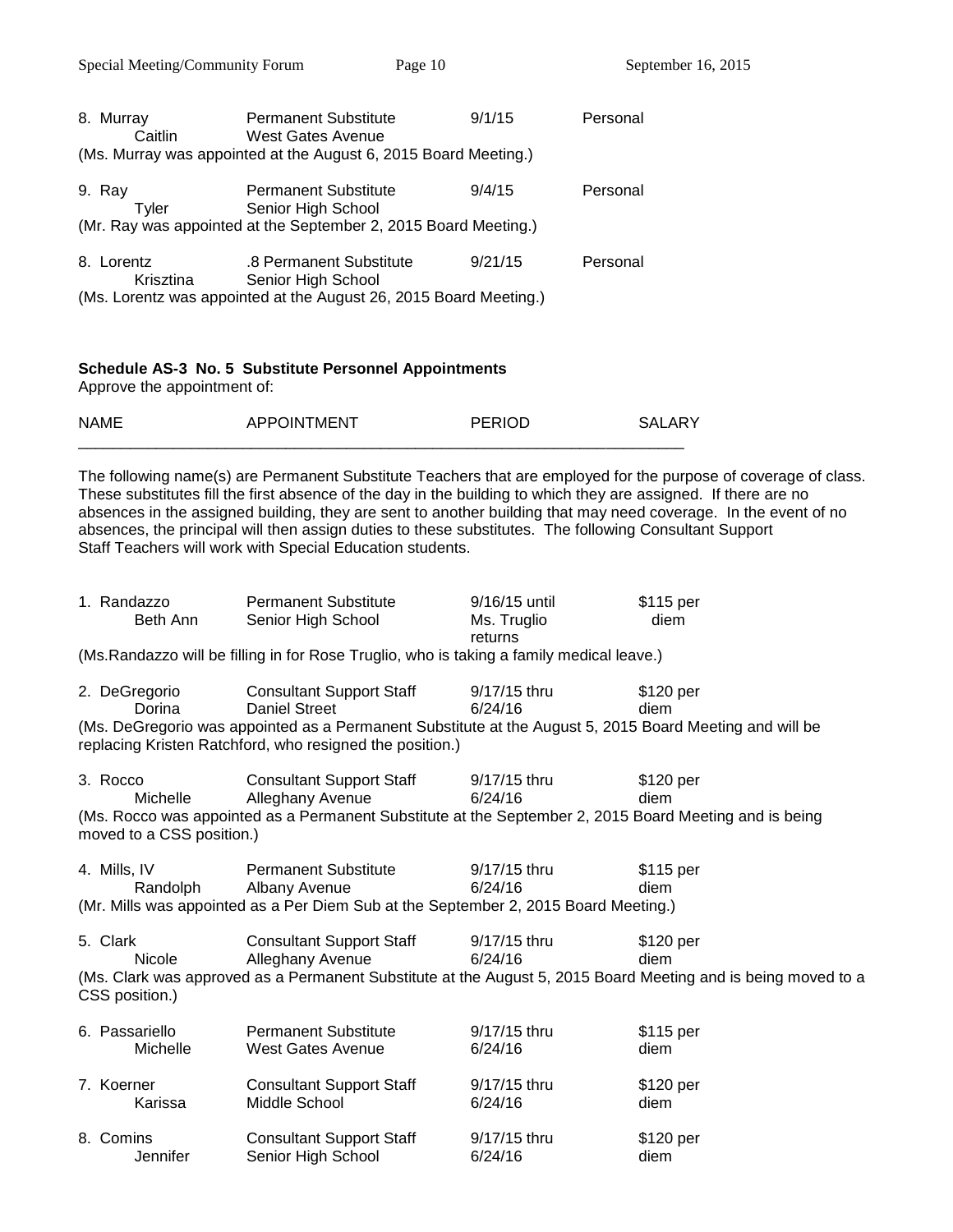Special Meeting/Community Forum Page 11 September 16, 2015

| 9. Karagrozis | <b>Permanent Substitute</b> | 9/17/15 thru | \$115 per |
|---------------|-----------------------------|--------------|-----------|
| Gustave       | Senior High School          | 6/24/16      | diem      |
| 10. Martin    | <b>Permanent Substitute</b> | 9/17/15 thru | \$115 per |
| Megan         | Senior High School          | 6/24/16      | diem      |
| 11. Robinson  | <b>Permanent Substitute</b> | 9/17/15 thru | \$115 per |
| Peter         | Senior High School          | 6/24/16      | diem      |

The following name(s) are substitute teachers that are on the per diem substitute list for the Lindenhurst School District 2015-16 school year. The salary is \$110 per diem for certified teachers.

> Jennifer Hauk Robert Umbria Ryan McCaffery

**Schedule B-1 No. 3 Non-Instructional Personnel – Resignations & Terminations** Approves the following resignations/terminations:

| NAME/POSITION                                                | <b>REASON</b> | EFFECTIVE DATE |
|--------------------------------------------------------------|---------------|----------------|
| 1. Carolyn Tiringer<br>Senior Stenographer<br>Administration | Retirement    | 9/18/15        |

Ms. Tiringer has worked for the district since September 5, 1995.

### **Schedule B-1 No. PT-5 Non-Instructional Personnel – Resignations & Terminations** Approves the following resignations/terminations:

| NAME/POSITION                                       | <b>REASON</b> | EFFECTIVE DATE |
|-----------------------------------------------------|---------------|----------------|
| 1. Christine Wilson<br>School Monitor<br>Albany Ave | Resignation   | 9/2/15         |

Ms. Wilson has worked for the district since November 15, 2012

#### **Schedule B-2 No. PT 3 Non-Instructional Personnel – Leave of Absence** Grant the leave of absence of:

| NAME/POSITION   | <b>FROM</b> | TO.    | <b>REASON</b> |
|-----------------|-------------|--------|---------------|
| Dawn Sblendorio | 9/10/15     | 1/4/16 | Personal      |
| Support Staff   |             |        |               |
| Daniel Street   |             |        |               |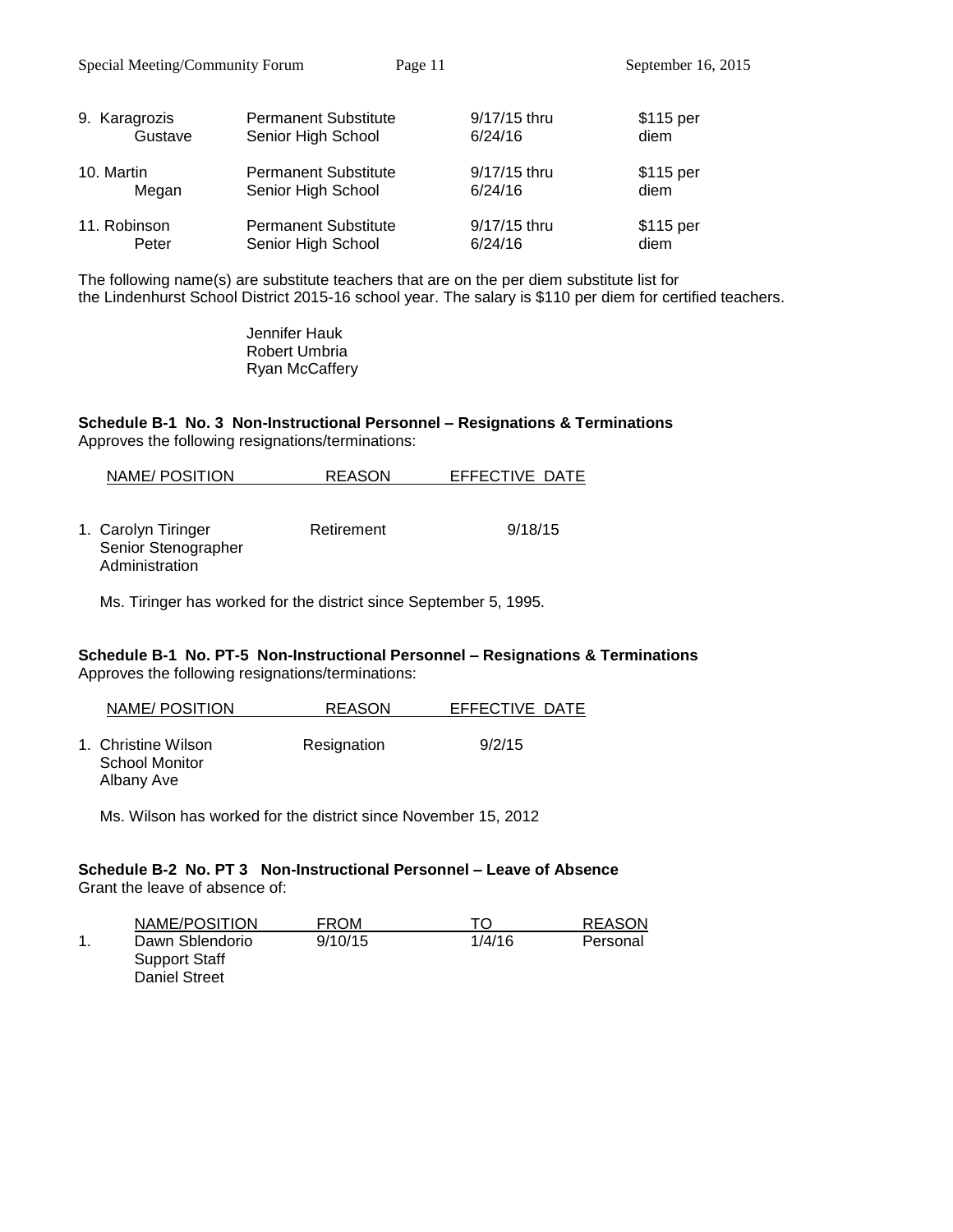## **Schedule B-3 No. 5 Non-Instructional Personnel Appointments**

Approve the appointment of:

|    | <b>NAME</b>                                                             | <b>EMPLOYMENT</b>                                                                  | <b>SALARY</b> | <b>EFFECTIVE</b><br><b>DATE</b> |
|----|-------------------------------------------------------------------------|------------------------------------------------------------------------------------|---------------|---------------------------------|
| 1. | Jennifer Kelly                                                          | <b>Professional Advisory Council</b><br>Secretary Stipend-2015/2016<br>School Year | \$50/meeting  | 9/17/15                         |
|    | 2. Doreen Snyder                                                        | <b>Drivers Education Stipend</b>                                                   | \$150/Class   | 2015-2016<br>School Year        |
|    | 3. Erin Graham<br>1:1 Registered Nurse (#NI-33)<br><b>Daniel Street</b> | 10 Months                                                                          | \$36.945      | 9/17/15                         |

Ms. Graham is filling a new position as per students IEP.

# **Schedule B-3 No. 5 Non-Instructional Appointments – Part-Time**

Approve the appointment of:

| <b>NAME</b>                                                                                                                                            | <b>POSITION</b>       | <b>HOURLY</b><br><b>RATE</b> | HOURS/<br><b>DAY</b>    | <b>EFFECTIVE</b><br><b>DATE</b> |
|--------------------------------------------------------------------------------------------------------------------------------------------------------|-----------------------|------------------------------|-------------------------|---------------------------------|
| 1. Sandra Maglione<br>Special Ed Aide (NI-28)<br>Middle School                                                                                         | <b>Support Staff</b>  | \$9.50/hr                    | 7 hrs/day               | 9/10/15                         |
| Ms. Maglione is filling a new position as per students IEP.                                                                                            |                       |                              |                         |                                 |
| 2. Danielle DeMatteo<br>Special Ed Aide (NI-28)<br>Middle School                                                                                       | <b>Support Staff</b>  | \$9.50/hr                    | 7 hrs/day               | 9/11/15                         |
| Ms. DeMatteo is filling a new position as per students IEP.<br>(Pending fingerprint clearance.)                                                        |                       |                              |                         |                                 |
| 3. Christine Becker<br>PT Clerk (#NI-30)<br>Middle School                                                                                              | <b>Support Staff</b>  | \$9.50/hr                    |                         | 17 1/2 hrs/wk 9/17/15           |
| Ms. Becker filled this position temporarily last year.                                                                                                 |                       |                              |                         |                                 |
| 4. Donna Conti<br>Hall Monitor (#NI-27)<br><b>SHS</b>                                                                                                  | <b>School Monitor</b> | \$9.40/hr                    | 3hrs 50 min/day 9/4/15  |                                 |
| Ms. Conti is replacing Dawn Vozzo who has transferred to another positon.                                                                              |                       |                              |                         |                                 |
| 5. Alicia Cacace<br>PT Clerk Typist (#NI-1)<br><b>SHS</b>                                                                                              | PT Clerk Typist       | \$11.50                      | 17 $\frac{1}{2}$ hrs/wk | 8/26/15                         |
| Ms. Cacace was previously approved on SCHEDULE (14-15) - B-3, NO. PT 2-<br>NONINSTRUCTIONAL APPOINTMENTS - PART TIME with the wrong effective<br>date. |                       |                              |                         |                                 |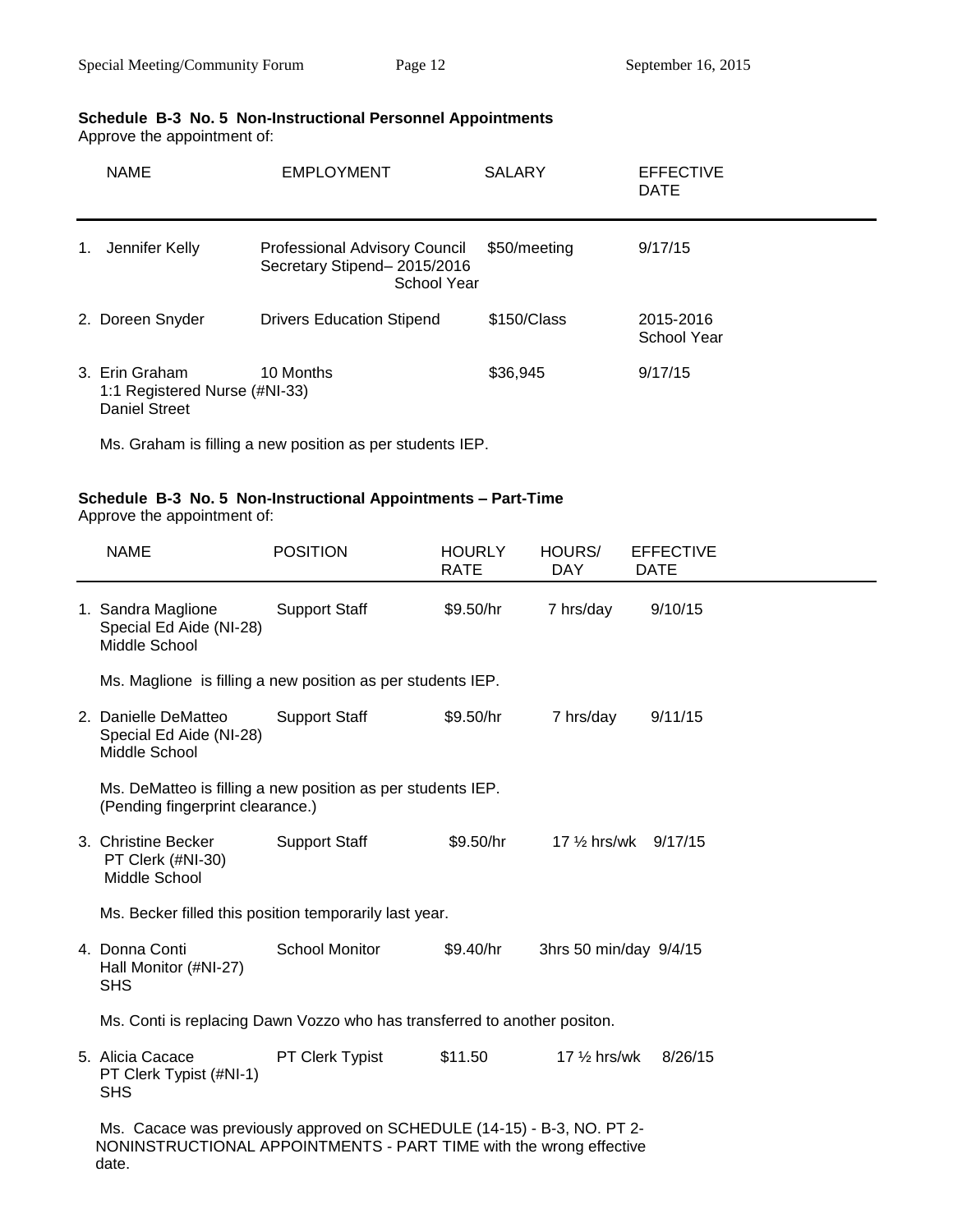6. Diane Gaimaro School Monitor \$9.40/hr 3hrs/day 9/3/15 Recess Monitor (#NI-26) Rall

Ms Gaimaro is replacing Cheryl Marckesano who has transferred into another position.

### **Schedule B-3 No. S-5 Non-Instructional Appointments, Substitute Personnel**

Approve the appointment of the following individuals to the substitute call-in list:

Angelina Boerum

The above named person(s) are on the substitute school monitor and/or clerical lists and are called in to substitute for the absences of the day.

James C. Connolly

The above named person(s) are on the substitute custodial daily call in list.

The above appointments are contingent upon New York State fingerprint clearance pursuant to Project SAVE.

### **Schedule D No. 13**

That the Board of Education accepts all recommendations of the CSE and CPSE as listed:

March 3, 2015 – CSE April 2, 2015 – SHS CSE May 7, 2015 – CSE June 3, 2015 – CSE June 10, 2015 – CSE June 26, 2015 – CSE August 26, 2015 – CSE

August 26, 2015 – SHS CSE August 26, 2015 – OD CSE August 28, 2015 – CPSE August 28, 2015 – CSE September 2, 2015 – SHS CSE September 3, 2015 – CSE

## **Schedule ST/I No. 4 Student Teachers/Interns/Observers**

Approve the appointment of the following student teachers:

| 1. Lombardi<br>Cristina | Manhattanville<br>College | Daniel Street<br>Student teacher        | Grades K/1 ABA<br>All subjects<br>$9/2 - 12/11/15$   |
|-------------------------|---------------------------|-----------------------------------------|------------------------------------------------------|
| 2. DiBlasi<br>Daniel    | St. Joseph's<br>College   | <b>Daniel Street</b><br>Student teacher | Grades K/1 ABA<br>All subjects<br>$10/26 - 12/11/15$ |
| 3. DiCostanzo           | St. Joseph's              | Wm. Rall                                | Gr. $5 - 9/1 - 10/23/15$                             |
| Samantha                | College                   | Student teacher                         | Gr. $2 - 10/26 - 12/11/15$                           |
| 4. Geschwind            | St. Joseph's              | Wm. Rall                                | Gr. $2 - 9/1 - 10/23/15$                             |
| Amanda                  | College                   | Student teacher                         | Gr. $5 - 10/26 - 12/11/15$                           |
| 5. Li                   | Hofstra                   | Albany Avenue                           | Gr. K-6/Tesol                                        |
| Luyao                   | University                | Student teacher                         | $12/2 - 12/12/15$                                    |